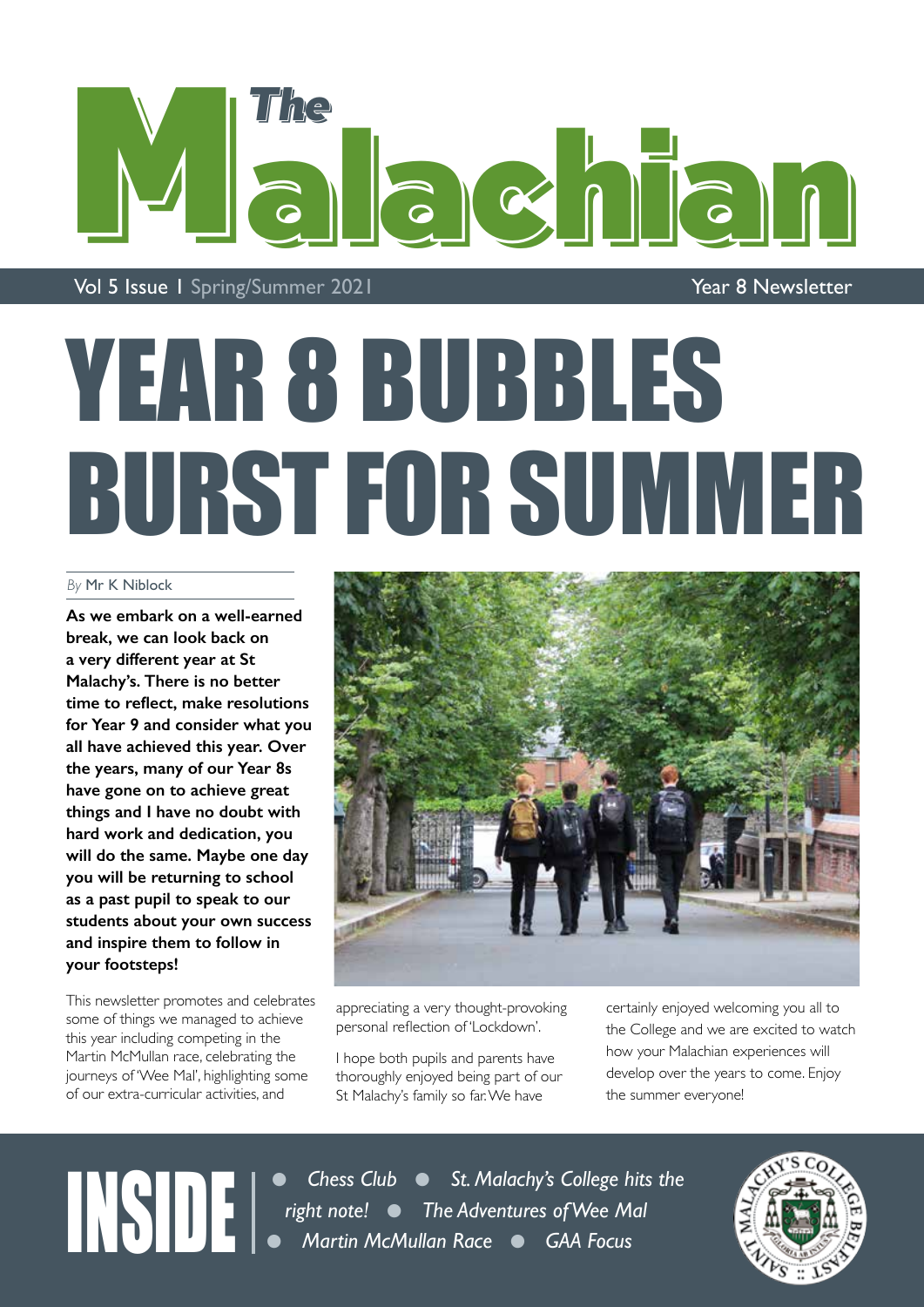...then I use the hand sanitiser before heading to my bubble room.

The

Adventures

i TRBI



When I arrive at the College every morning my friends and I enjoying having a chat with Miss Swandell.



We stay in our bubble room mos<sup>t</sup> of the day and sit at our own desks so that we aren't too close together...



Sometimes I forget my mask but Miss Burns is always there to help me out...



...and use the hand sanitisers every time we change rooms so we can stay safe.

# **Check out the Chess**

#### *By* Caoimhin Gallagher-Reid 8C

Ever since I was a child I was interested in board games. Once I came to St. Malachy's College I noticed its vast range of activities, however the one that caught my eye was Chess.

Although the College's clubs opened quite late in the school year due to Covid-19, luckily the Chess Club was one of the few clubs chosen to start up.

My first few weeks in Chess Club were welcoming, teachers and students alike and I've learnt to make new friends from outside my class

You may think Chess is 'uncool' however St. Malachy's pupils and staff have taught me otherwise. The one thing I



really love about chess is how quiet it can seem, yet how loud it feels!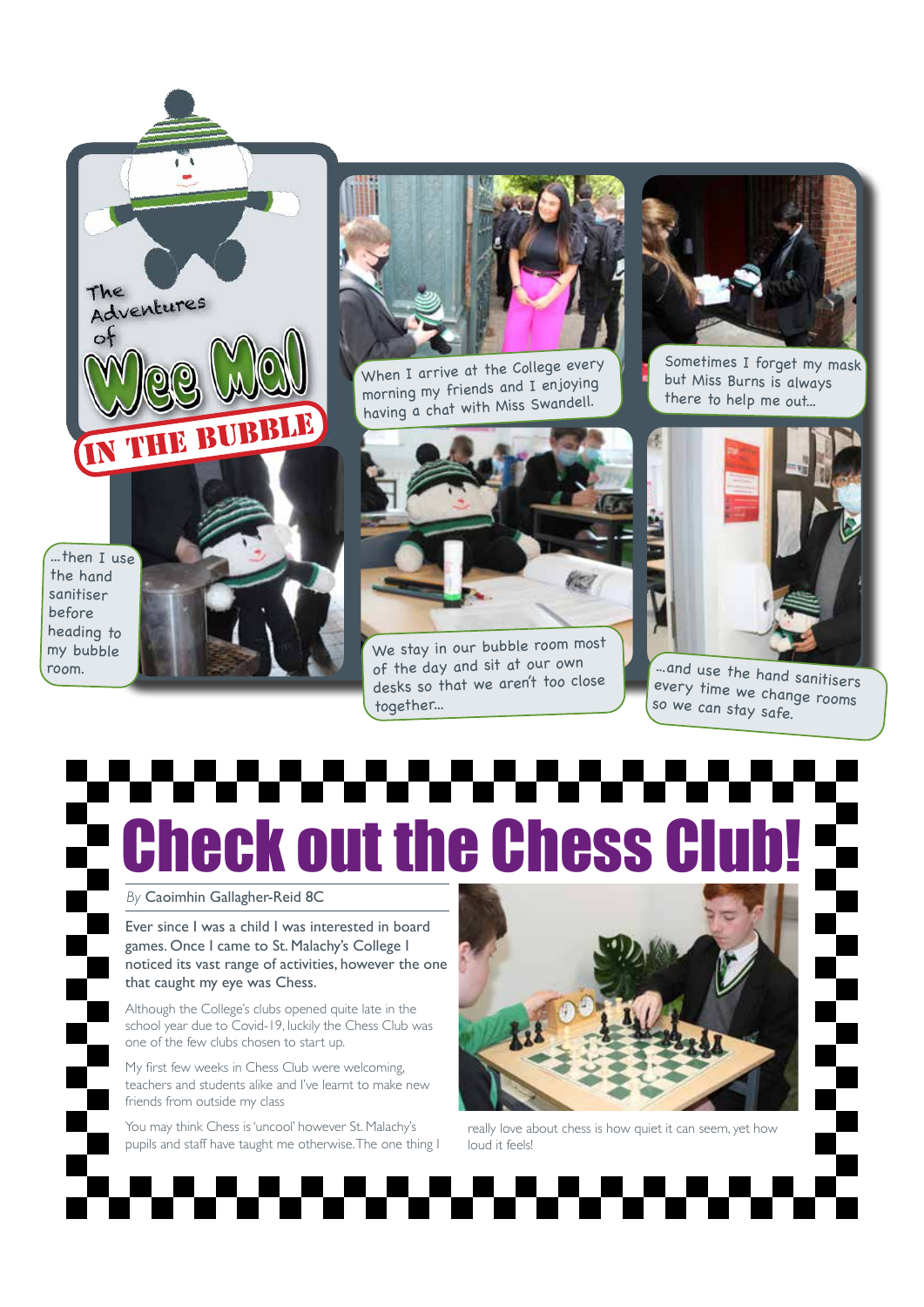## St. Malachy's Col hits the right note!

#### *By* Aodhan Fearon 8?

My name is Aodhan Fearon and I am a first year at St.Malachy's College. I started off first year during the pandemic which is something that can't be ignored as my expectations were so different from the reality of my transition from primary 7 into first year. We left primary school so abruptly, no goodbyes or end of school celebrations but the first day at St.Malachy's made up for it all.

I will always remember my first day, I started off at the gates where there were masses of parents lined up trying to get photos of their children at the front of the College. After that we were taken to the large College hall to be organised into our new classes, but what caught my eye was the huge Steinway piano at the front and how excited I was to get a feel for it. The year 14 boys led us all to our classroom where we would spend most of our time. Due to covid we weren't allowed to move around the school and the teachers came to us instead which was a little disappointing but we have got used to it and there is always next year!

During my time in St.Malachy's this year I have made a diverse group of new friends and have been able to maintain friend groups in which we share common interests.

Another thing that was very strange for me was not getting picked up from school. I remember the first day I went to get a bus after staying behind for piano, I was the only one at the bus stop and two busses just drove past me. I didn't realise I had to put my hand out for the bus to stop. I had to phone my Mum to pick me up but that was another lesson learned!

I noticed straight away the difference in

workload from primary to college, I had a lot more homework and the level of work was quite a jump up so I had to make a lot of adjustments and become more organised. I started preparing the night before for the next day which is something I never had to do in primary school. Homework takes a lot more time now too so I just try not to put it off, get it done and then enjoy my free time after. I got to stay behind at school once a week and play piano with another student which is great because in primary school I didn't get that opportunity.

When the second wave of covid hit, we weren't able to return to school after Christmas and I found the new home learning routine difficult. I went from not using computers much to completely relying on it, as all our work was put online and I also had to work a lot more independently. I found this very difficult as I had no interaction with my friends, no one was going outside anymore and I just didn't see anyone. Having to get up and get ready for the day knowing I wasn't going to see anyone got harder the longer it went on. I spent more time listening to music, working out and making music on garage band. I feel that my independence grew a lot during this time, I made my own lunches and helped out around the house. I realised during my time at home just how much I missed school and how good it is not just for learning but for socialising too.

It's been better recently getting back to school and seeing my

friends again. I find it easier to learn to stay focused in the classroom than I did at home. I've been seeing all the friends I've made at school and we've been able to meet up outside of school as the covid restrictions were lifted. I enjoy the freedom of getting the bus to and from school and having a laugh with my mates. I have friends in other schools that get the same bus so it's good to see them too. I feel in a better mood as the 'lockdown' started to get to me. Sitting down with my piano teacher to learn has been so much better too and I really enjoy my face to face lessons.

As restrictions ease more I'm really looking forward to the rest of the school year and being able to participate in group activities again. I am so glad I chose St.Malachy's. I couldn't have picked a better school.